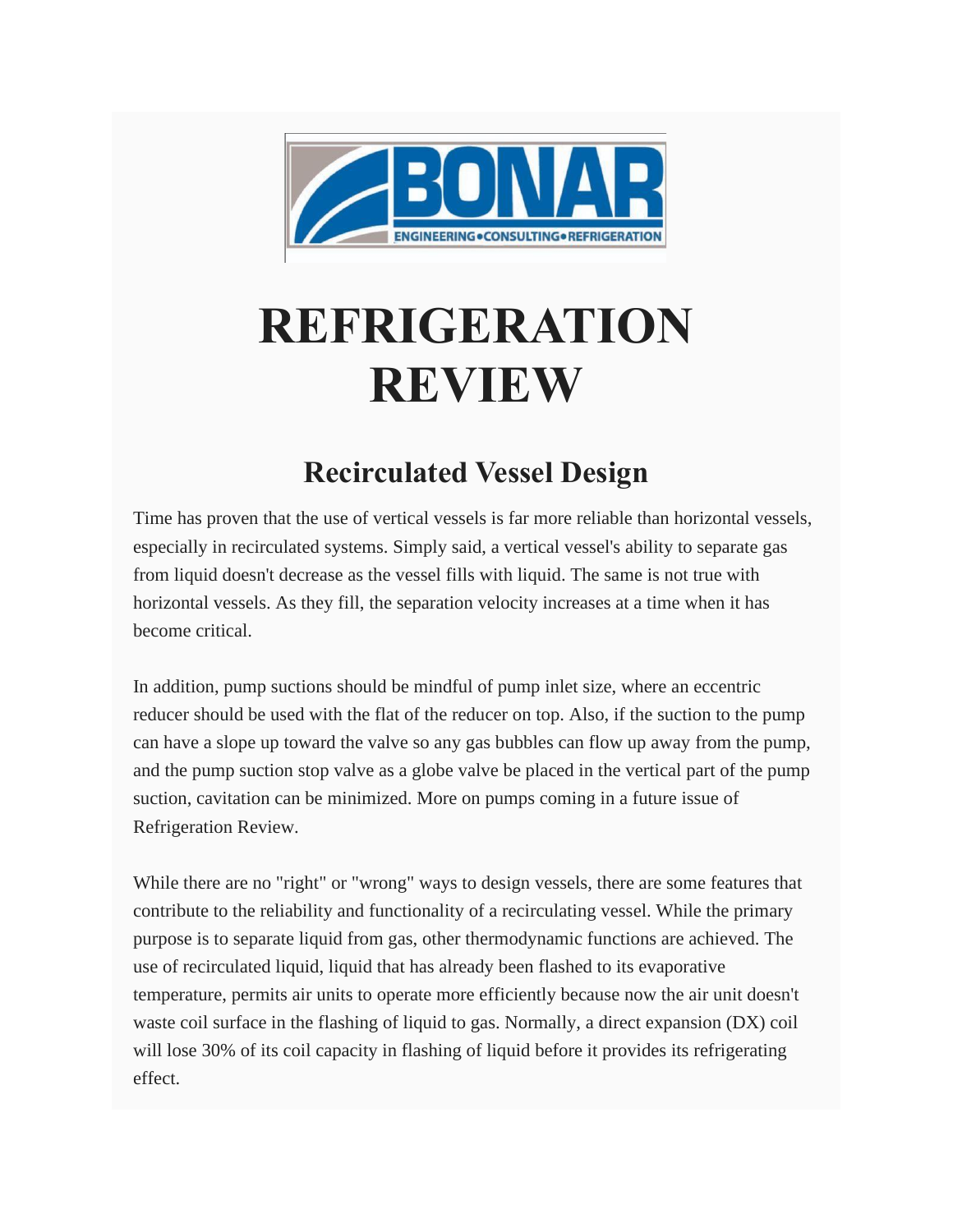Often overlooked is the importance of the location of the supply liquid to the recirculating vessel. The inlet of the liquid should always be placed above the liquid level. Pipe and valve failures have been observed from collapsing vapor locks in liquid supply lines located below the liquid level.

Another important aspect of the vessel is the size diameter which permits gas velocities to be decreased in the order of 150 feet per minute, so liquid and gas can be separated. A more accurate way to determine velocity is by the function of the vapor droplet size, which in turn is a function of the operating pressure. There are tables which depict velocity as a function of the saturated pressure of the vessel.

Another additional feature which facilitates in maintaining liquid on the recirculating pump suctions is the use of a solid square baffle plate placed just above the pumps' suction inlets. With the pump suction inlets placed at 45<sup>°</sup> just below the center of the square baffle plate, vortexing can be eliminated and the inlets protected against bubbles forming from liquid cascading out of the return suction line to the recirculator. This, coupled with the use of over-sized pump suctions (normally 4") and the use of centrifugal pumps with a low NPSH (anywhere from 1 to 1.5 feet of head), can provide extremely reliable service without getting pump cavitation under most operating conditions.

We will discuss the multiple uses of vessels and system design, such as liquid subcooling coils and desuperheater combination intercooler vessels in an upcoming issue.

Something to note: pressures in the recirculators can vary from time to time from defrost as well as liquid feed valves opening and closing.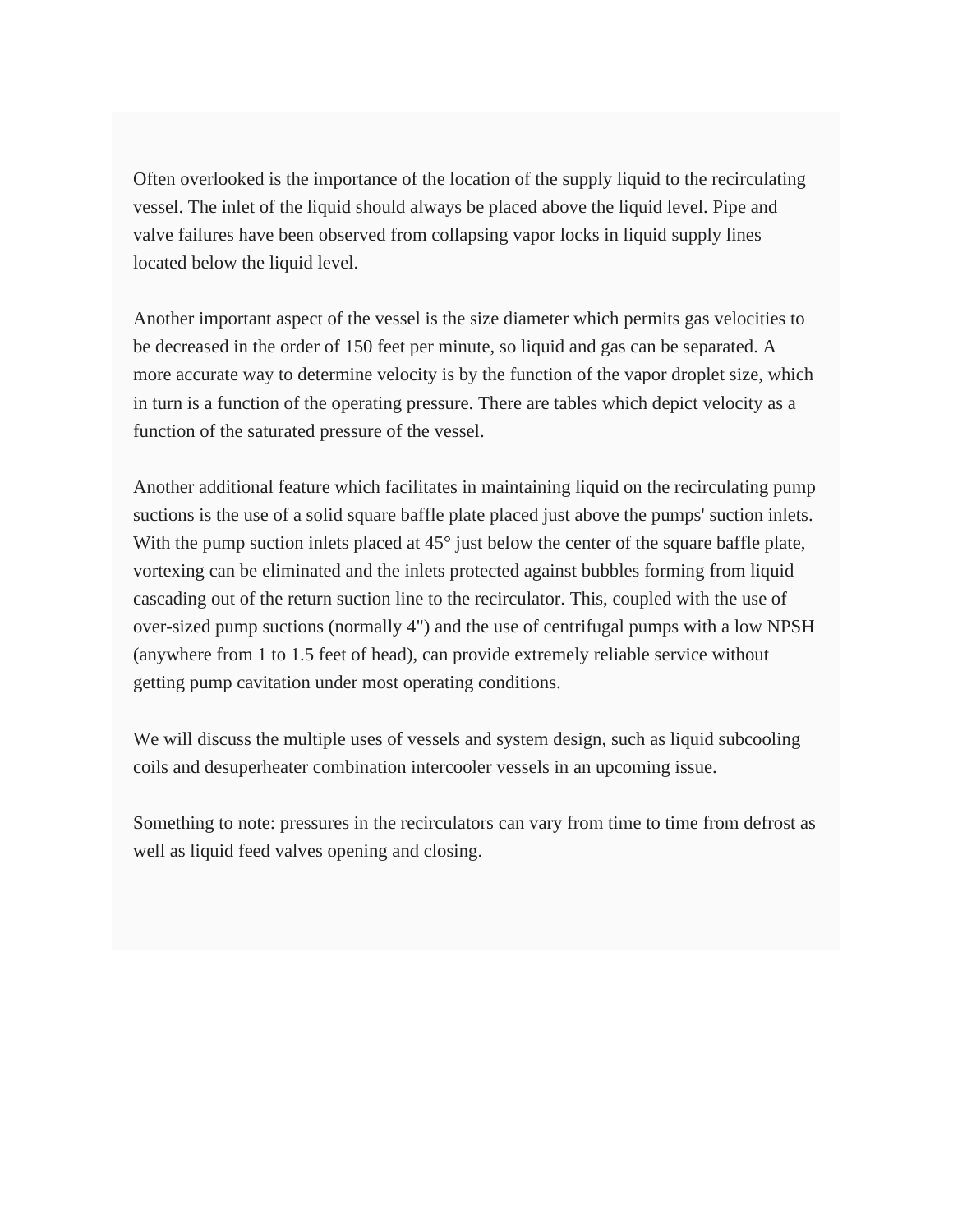

Publix Super Markets -- Lakeland, FL



Wiscold -- New Rochelle, WI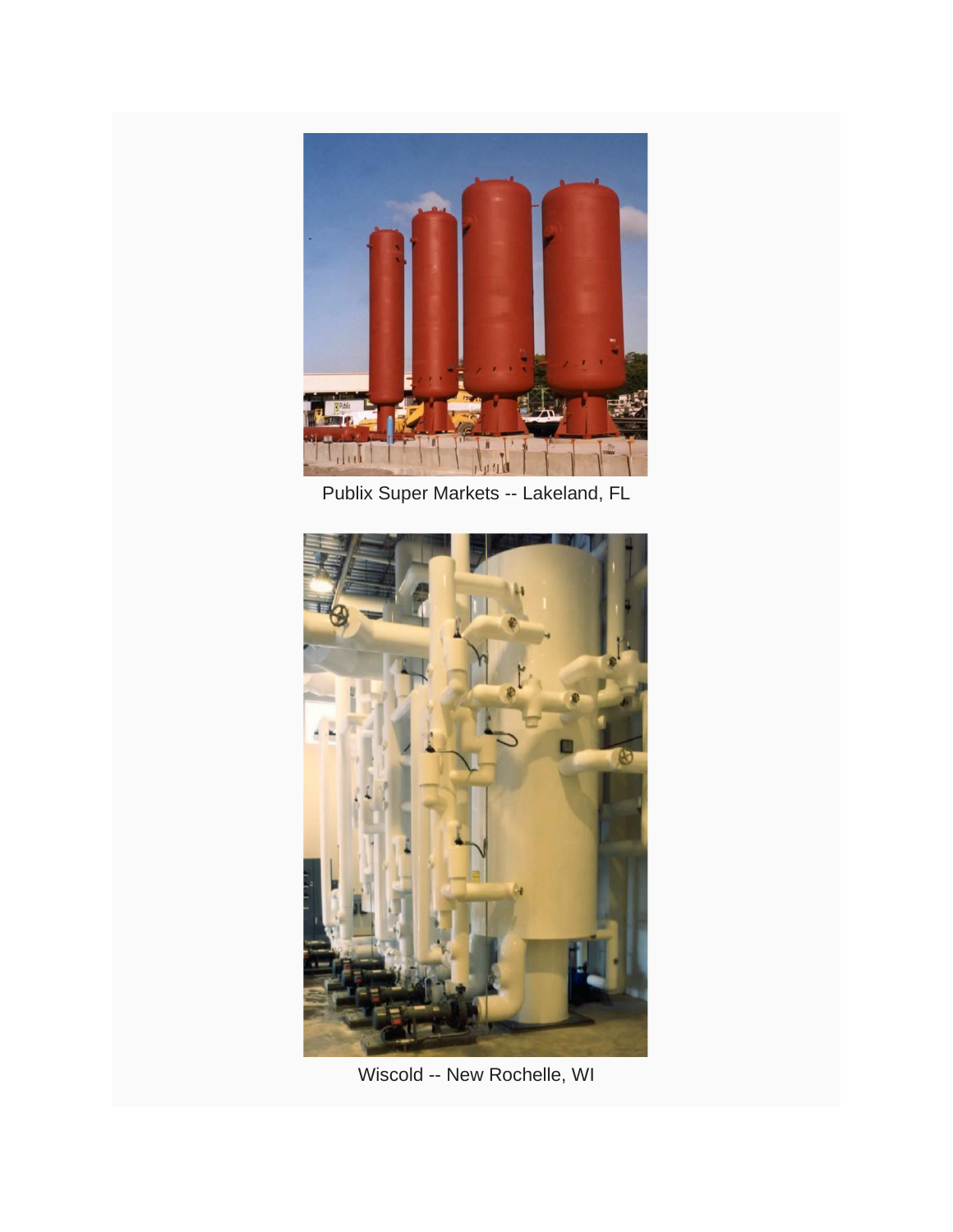

Publix Super Markets -- New Vertical Vessel Being Installed



Spartan Foods -- Grand Rapids, MI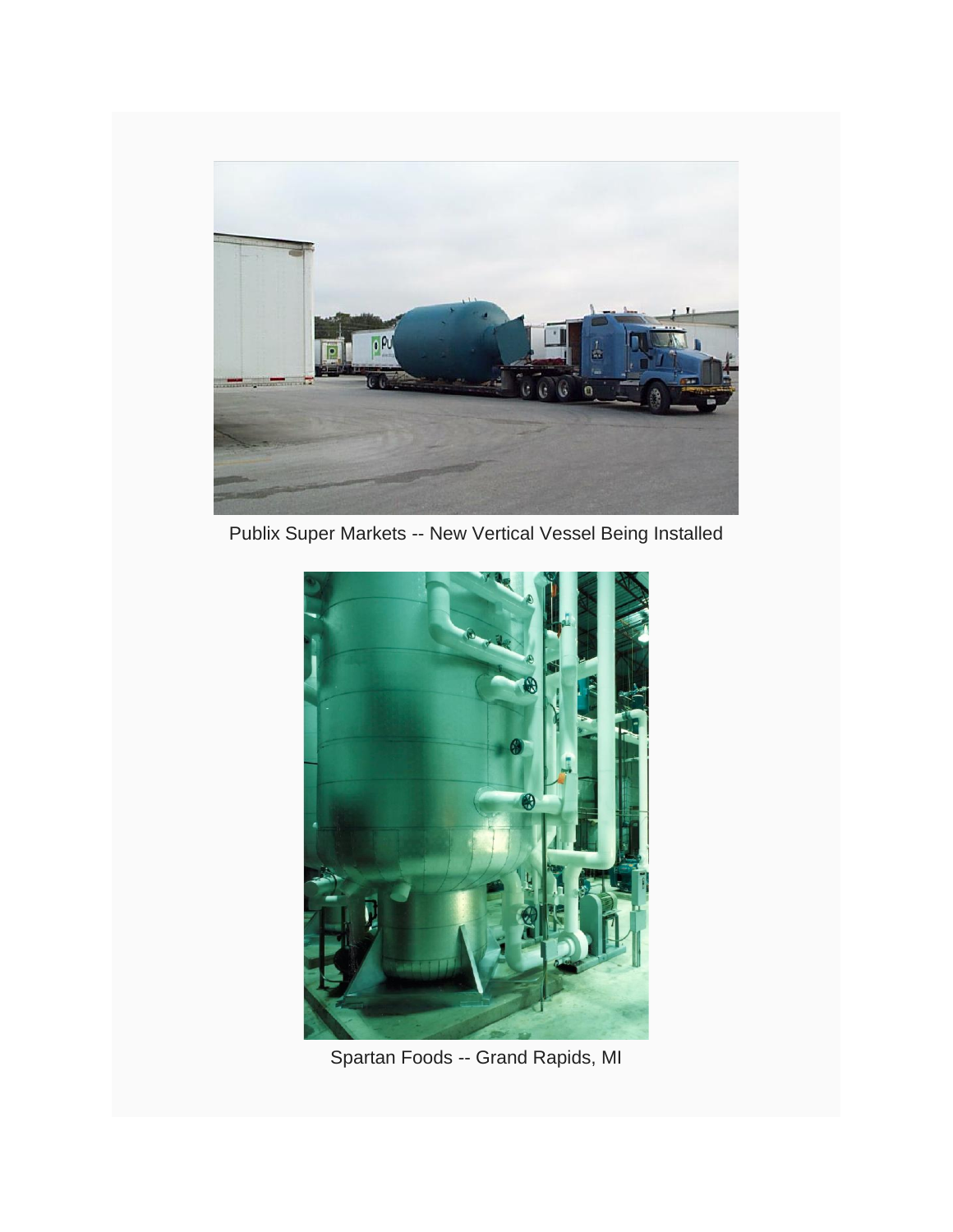

New Orleans Cold Storage -- New Orleans, LA



Sara Lee/Hillshire Farms -- New London, WI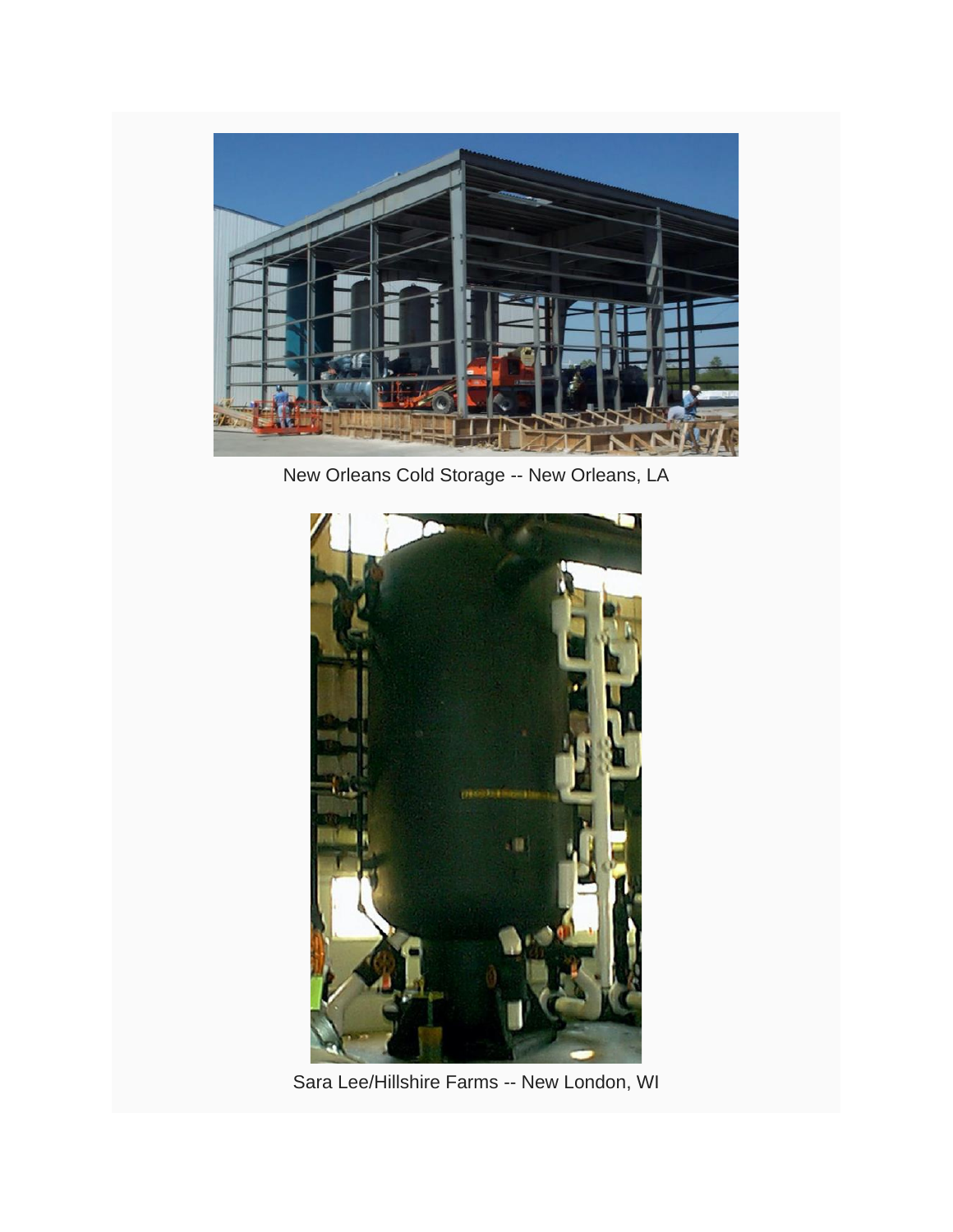

Poultry Plant -- Collins, MS



Coors Brewery -- Elkton, VA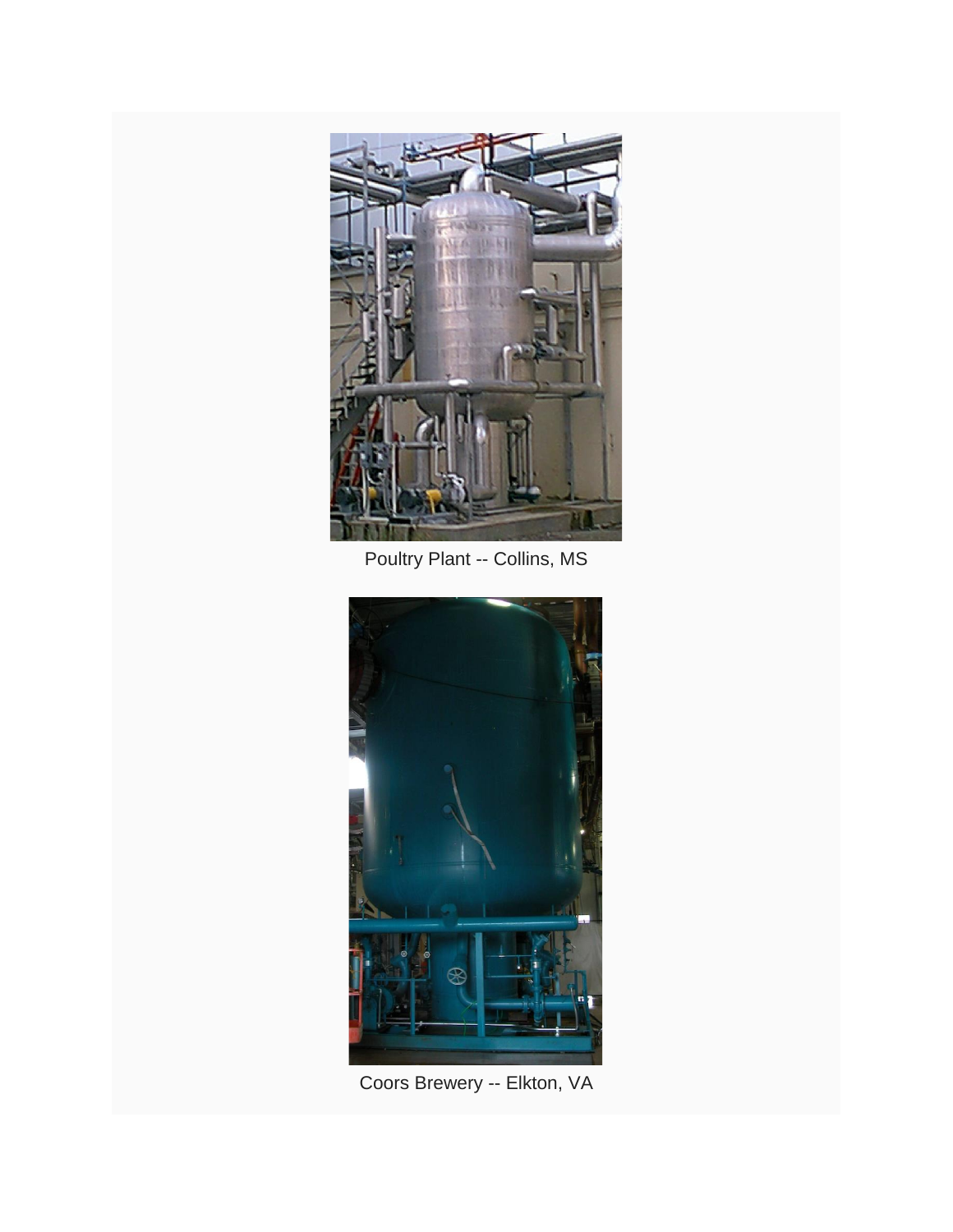

Poultry Plant -- Brazos County, TX



Minimum Charge Vessels